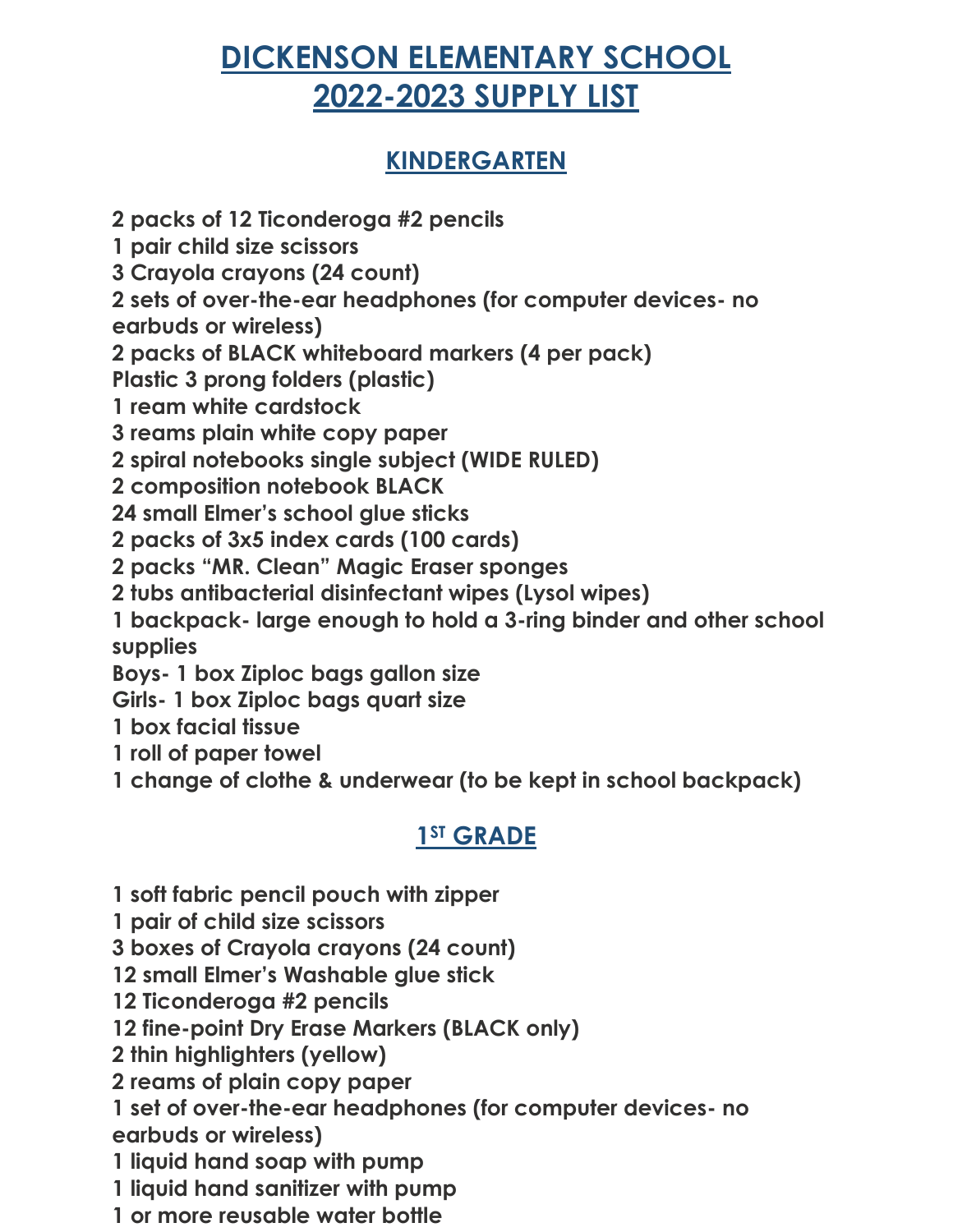### **2nd GRADE**

- **2- 1" white 3-ring binder with clear front sleeve and inside pockets**
- **1 set of over the ear headphones**
- **2 packs of #2 pencils (24 pack)**
- **2 pencil pouches (one for pencils, one for dolphin dollars)**
- **2 pack expo fine-point dry erase markers**
- **2 packs of crayons (24 pack)**
- **1 wide ruled spiral notebook**
- **1 blue folder (no prongs)**
- **1 red folder (no prongs)**
- **1 child scissors**
- **2 reams of copy paper**
- **1 tub of disinfectant wipes**
- **2 boxes of tissues**
- **1 hand sanitizer**
- **1 box of Ziploc bags (gallon or sandwich size)**

# **3RD GRADE**

- **2 spiral notebooks**
- **2 composition notebooks**
- **4 packs of glue sticks (16 total)**
- **1 pair of scissors**
- **2 rectangular pink erasers**
- **1 packs of crayons (24 pack)**
- **1 zipper pencil pouch**
- **1 pack of pre-sharpened Ticonderoga pencils (12 pack)**
- **8 dry erase markers**
- **1 dry erase eraser**
- **1 pair of student headphones (no earbuds or Bluetooth)**
- **2 boxes of tissues**
- **2 hand sanitizers**
- **2 Clorox antibacterial wipes**
- **2 reams of white copy paper (pack of 500)**
- **1 box of sandwich sized Ziploc bags**
- **1 box of gallon sized Ziploc bags**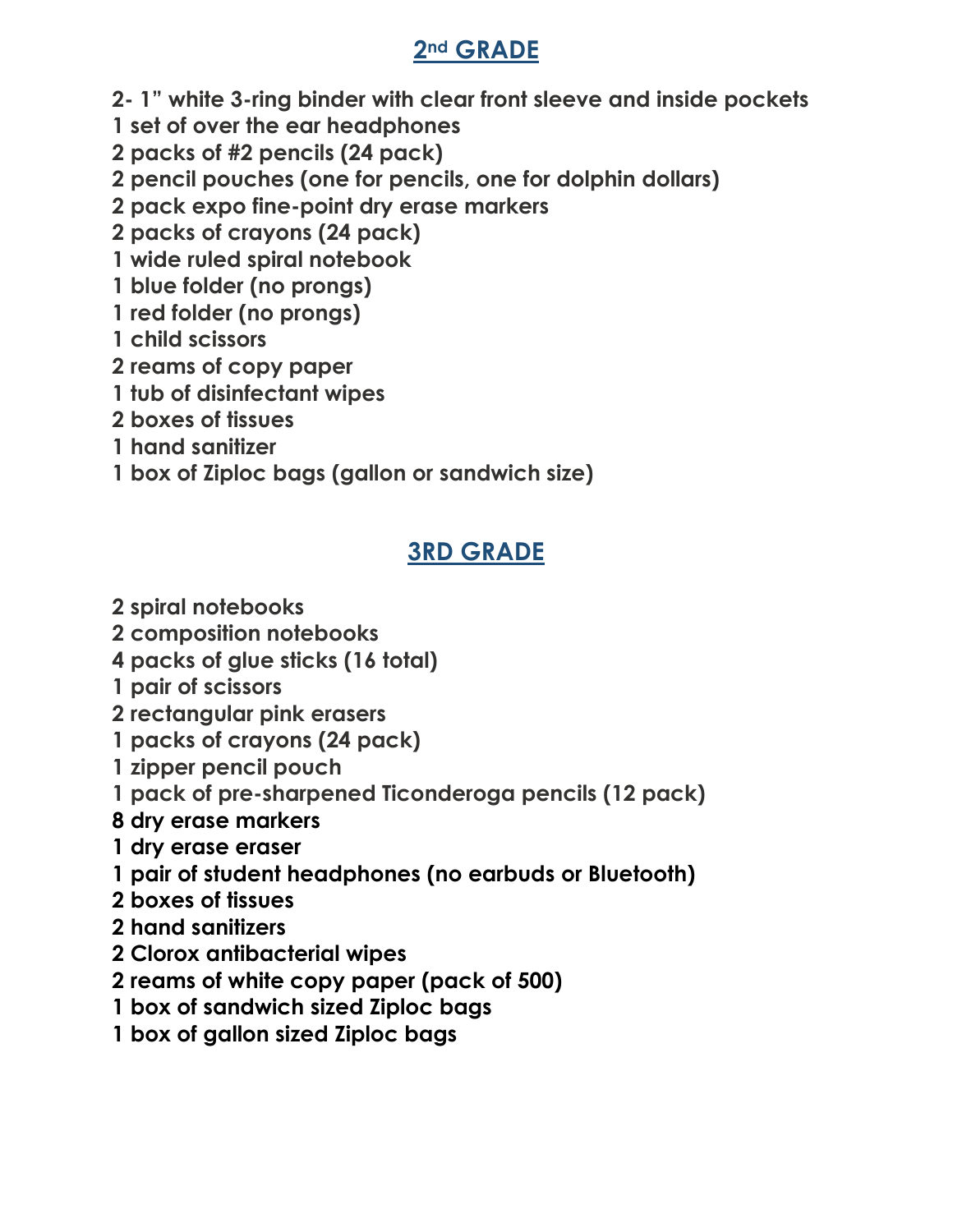### **4TH GRADE**

- **3 spiral one subject notebooks WIDERULED**
- **2 folders with pockets and prongs**
- **1 1 ½ inch binder**
- **2 pks. Looseleaf WIDERULED**
- **1 pack of sticky notes**
- **1-2 pks. Dry erase markers**
- **1 dry eraser**
- **2 pks. #2 pencils wooden or mechanical**
- **1 pencil pouch or pencil box**
- **1 pk. Crayons or colored pencils**
- **1 pk. 8 glue sticks**
- **1 pair of scissors**
- **2 reams copy paper**
- **2 pairs of earbuds or headphones**
- **1 container of Clorox wipes**
- **Girls: 2 bottles hand sanitizer**
- **Boys: 2 boxes tissues**

### **5TH GRADE**

**Headphones (no earbuds or Bluetooth) One 1 ½ or 2-inch binder Three 3 subject notebooks Pencil Pouch (not box) Pencils Sticky Notes Expo Markers Glue Sticks Erasers Colored Pencils Lined Paper Copy Paper Sanitizer Wipes Tissues**